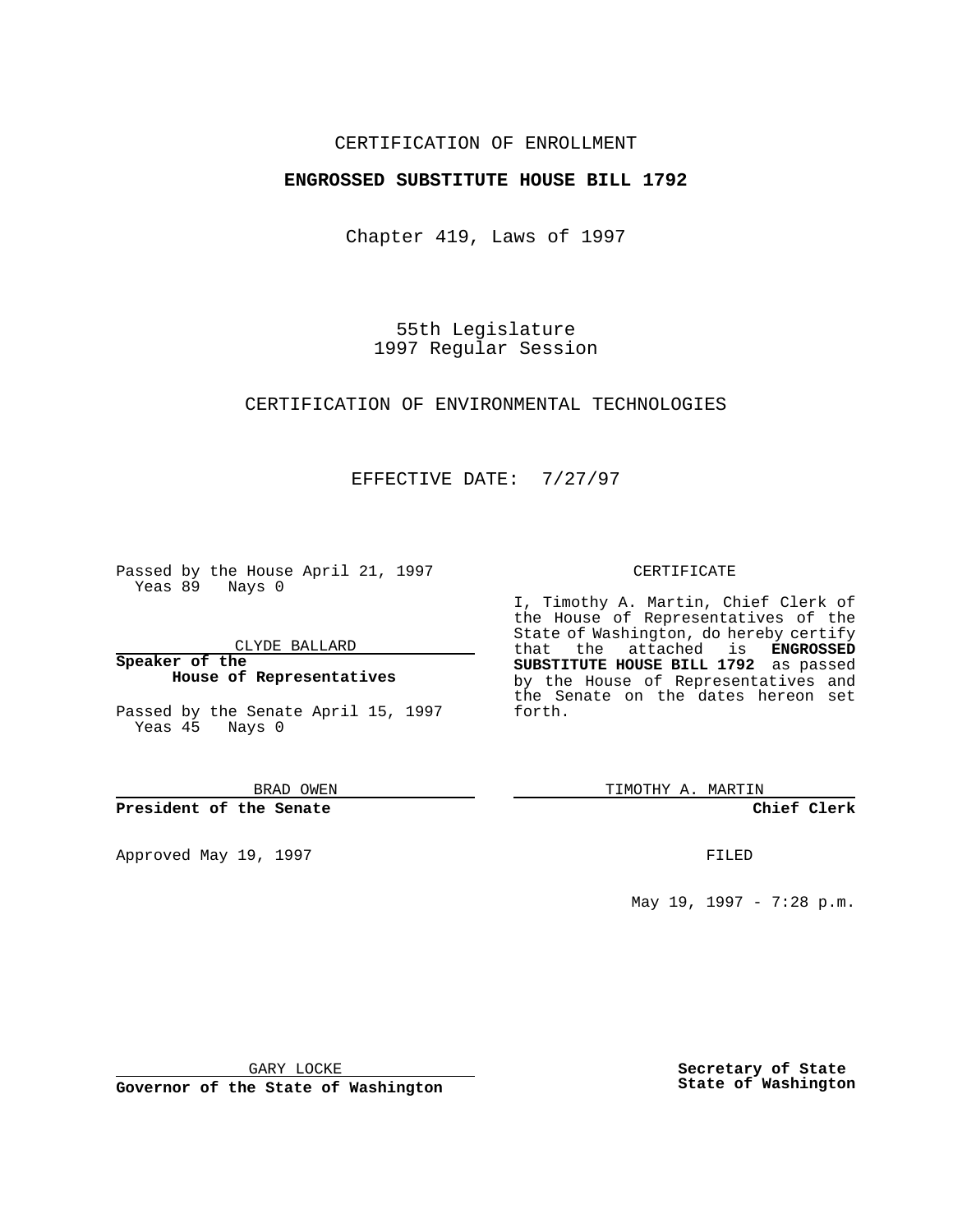# **ENGROSSED SUBSTITUTE HOUSE BILL 1792** \_\_\_\_\_\_\_\_\_\_\_\_\_\_\_\_\_\_\_\_\_\_\_\_\_\_\_\_\_\_\_\_\_\_\_\_\_\_\_\_\_\_\_\_\_\_\_

\_\_\_\_\_\_\_\_\_\_\_\_\_\_\_\_\_\_\_\_\_\_\_\_\_\_\_\_\_\_\_\_\_\_\_\_\_\_\_\_\_\_\_\_\_\_\_

AS AMENDED BY THE SENATE

Passed Legislature - 1997 Regular Session

### **State of Washington 55th Legislature 1997 Regular Session**

**By** House Committee on Agriculture & Ecology (originally sponsored by Representatives Chandler, Delvin, Hankins, Mastin, Linville, Veloria, Van Luven, Regala and Grant) Read first time 03/04/97.

1 AN ACT Relating to certification of environmental technologies; and 2 adding new sections to chapter 43.21A RCW.

3 BE IT ENACTED BY THE LEGISLATURE OF THE STATE OF WASHINGTON:

4 NEW SECTION. **Sec. 1.** A new section is added to chapter 43.21A RCW 5 to read as follows:

6 (1) The legislature finds that:

15 certification programs; and

7 (a) New and innovative environmental technologies can help improve 8 environmental quality at lower costs;

9 (b) Current regulatory processes often include permits or approvals 10 that require applicants to duplicate costly technical analysis;

 (c) The commercialization of innovative environmental technologies 12 can be discouraged due to the costs of repeated environmental analysis; (d) The regulatory process can be improved by sharing and relying on information generated through demonstration projects and technical

16 (e) Other states have developed programs to certify environmental 17 technologies in order to streamline the permitting process and to 18 encourage use of environmental technologies.

19 (2) The legislature therefore declares that the department shall: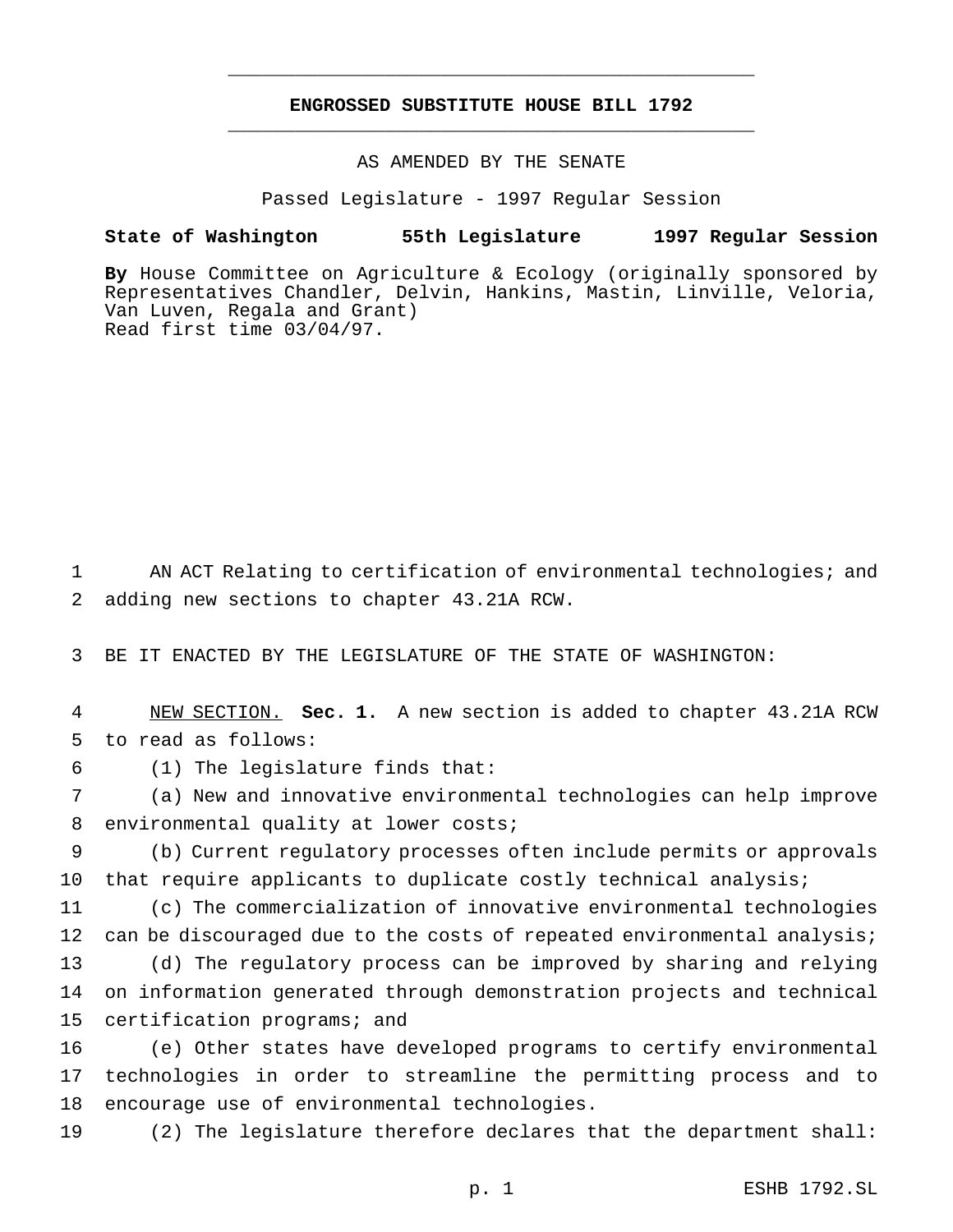(a) Review environmental technology certification programs established by other states or federal agencies, and enter into agreements to use the information from these programs if the department finds that this information will improve the efficiency and effectiveness of the state's environmental regulatory process; and

 (b) Participate in technology demonstration activities that support the state's needs for environmental technology.

 NEW SECTION. **Sec. 2.** A new section is added to chapter 43.21A RCW to read as follows:

 (1) At the request of a project proponent, the department shall consider information developed through a certification program when making permit or other regulatory decisions. The department may not require duplicative demonstration of such information, but may require additional information as necessary to assure that state requirements are met. A local government that has a regulatory authority delegated by the department may use information developed through a certification program when making permit or other regulatory decisions.

 (2) The department shall develop a certification program for technologies for remediation of radioactive and mixed waste, as those terms are defined in chapter 70.105 RCW, if all program development and operational costs are paid by the federal government or persons seeking certification of the technologies.

 (3) Following the development of the certification program in subsection (2) of this section, the department may use the policies and procedures of that program on a pilot basis to evaluate the use of certification for site remediation technologies and other environmental technologies, if the operational costs of the certification are paid by the federal government or persons seeking certification of such technologies.

 (4) The department shall charge a reasonable fee to recover the operational costs of certifying a technology.

 (5) Subsections (1), (3), and (4) of this section apply to permit and other regulatory decisions made under the following: Chapters 70.94, 70.95, 70.105, 70.105D, 70.120, 70.138, 90.48, 90.54, and 90.56 RCW.

 (6) For the purposes of this section, "certification program" means a program, developed or approved by the department, to certify the quantitative performance of an environmental technology over a